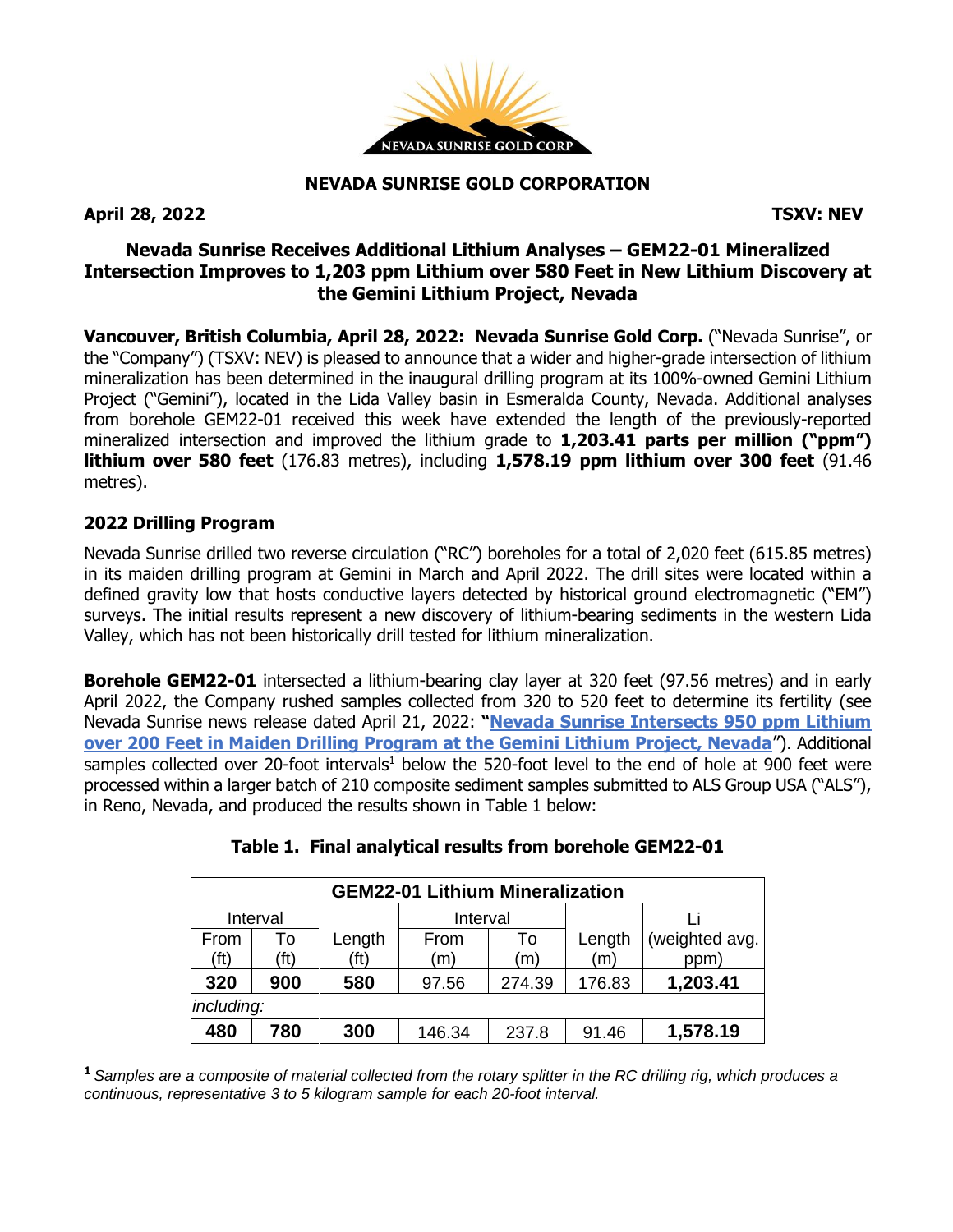**Borehole GEM22-02** was drilled to a depth of 1,120 feet (341.5 metres) at a location approximately 0.69 miles (1.1 kilometre) south of GEM22-01 and also encountered the fertile clay layer. Representative samples were submitted in a second suite of rush samples and returned weighted-average values of **775.9 ppm lithium over 130 feet (39.63 metres) from 390 to 520 feet (118.90 to 158.54 metres), including 1,133.1 ppm lithium over 40 feet (12.20 metres) from 480 to 520 feet (146.34 to 158.54 metres).** The analytical results for an additional 131 samples from GEM22-02 are still pending.



**Electromagnetic Survey Results Showing Conductive Zones and 2022 Drill Holes at Gemini**

Additional drilling is planned following receipt of an amendment to the current Bureau of Land Management drilling permit, which will be required to cover the Company's newly-expanded land position. In April 2022, Nevada Sunrise staked 268 lode claims totaling 5,420 acres (2,193.4 hectares) over the outline of the gravity low to effectively cover the possible extent of the lithium-bearing clay layers. Followup geophysical EM surveys are planned in the spring of 2022 within the gravity low to further map the conductive layers first detected by Nevada Sunrise in 2016.

For further information on Gemini, including location maps and photos **click [here](https://www.nevadasunrise.ca/projects/nevadalithium/)**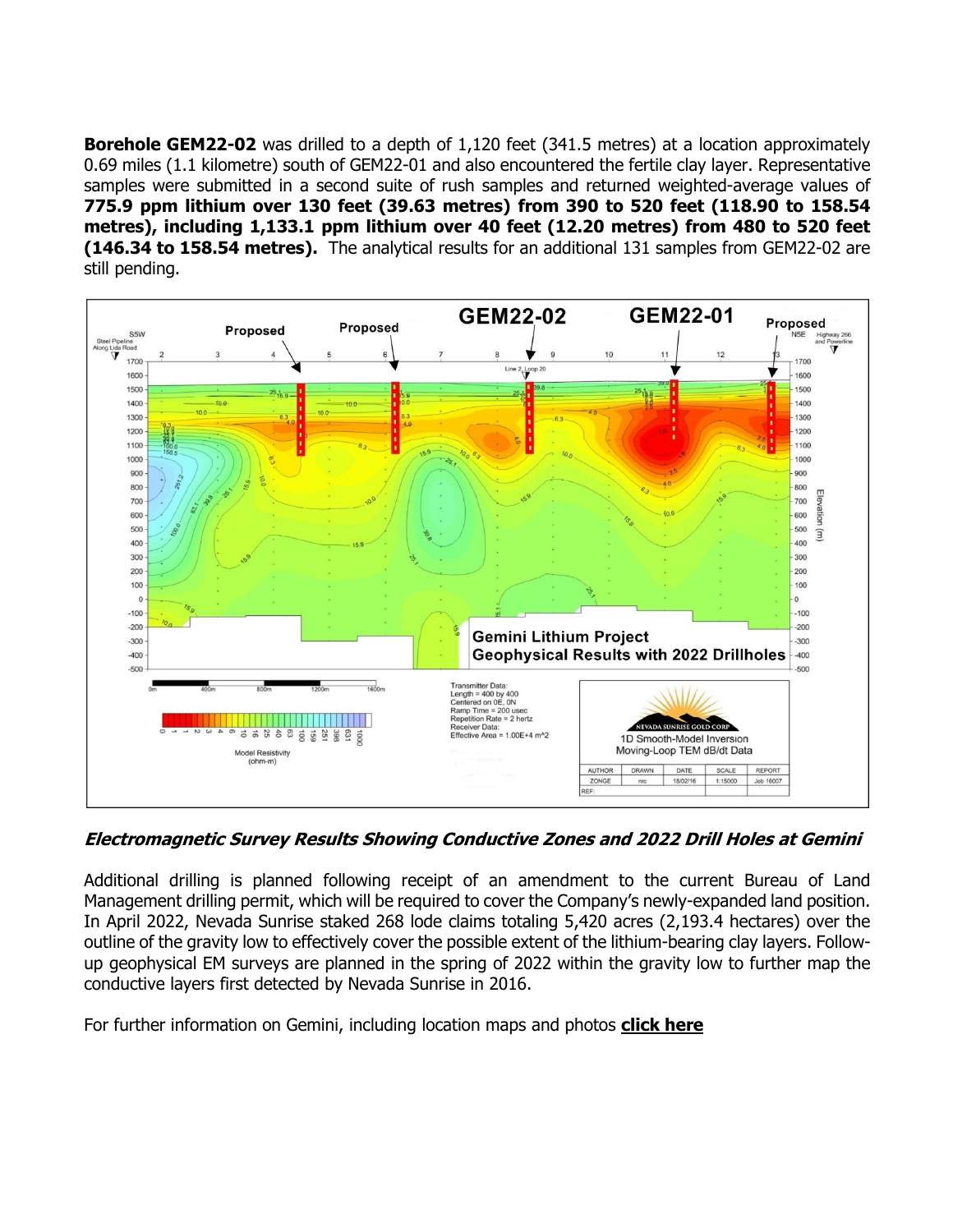### **About Gemini**

Gemini consists of 387 unpatented placer and lode claims located in the western Lida Valley, Esmeralda County, approximately 6 miles (10 kilometres) east of the town of Lida, Nevada. Nevada Sunrise expanded the size of the Project by staking 80 new unpatented claims in March 2022, and 268 additional unpatented claims in April 2022. Gemini is situated adjacent to the Gold Point Solar Energy Zone, a Bureau of Land Management land reserve set aside for solar and wind power generation projects until 2033. Drill pads and access roads remain in place at Gemini with an active drilling permit.

The Lida Valley is a flat, arid basin with a similar geological setting to the better-known Clayton Valley basin where Albermarle Corporation operates the Silver Peak lithium brine mine, which has operated continuously since 1966. Exploration at Gemini is complemented by the Company's 80.09 acre/feet/year water right, a pre-requisite for the exploration and development of lithium brine projects in Nevada. Under the laws of Nevada, water cannot be pumped from a subterranean source without a valid water permit.

## **Sampling and Analytical QA/QC and Statement of Qualified Person**

Sediment samples were shipped to American Assay and to ALS. The rush samples reported in this document were analyzed at American Assay utilizing a multi-element ICP-MS method. The additional samples reported in this document were processed by ALS on a standard turn-around and analyzed with similar multi-element ICP-MS methods. Specifically, the analytical method involves aqua regia digestion of the sample followed by the inductively coupled plasma (ICP) technique to ionize the sample, and spectrometry to determine elemental concentrations. Duplicates, field blanks, and certified reference standards were inserted at regular intervals in the sample stream to ensure accuracy of the analytical method.

The scientific and technical information contained in this news release has been reviewed and approved by Robert M. Allender, Jr., CPG, RG, SME and a Qualified Person for Nevada Sunrise as defined in National Instrument 43-101 – Standards of Disclosure for Mineral Projects.

#### **About Nevada Sunrise**

Nevada Sunrise is a junior mineral exploration company with a strong technical team based in Vancouver, BC, Canada, that holds interests in gold, copper, cobalt and lithium exploration projects located in the State of Nevada, USA.

The Company's key gold asset is a 20.01% interest in a joint venture with New Placer Dome Gold Corp. (TSXV: NGLD) at the Kinsley Mountain Gold Project near Wendover, NV. Kinsley Mountain is a Carlinstyle gold project hosting a National Instrument 43-101 compliant gold resource consisting of **418,000 indicated ounces of gold grading 2.63 g/t Au (4.95 million tonnes), and 117,000 inferred ounces of gold averaging 1.51 g/t Au (2.44 million tonnes), at cut-off grades ranging from 0.2 to 2.0 g/t Au <sup>1</sup> .**

<sup>1</sup> Technical Report on the Kinsley Project, Elko County, Nevada, U.S.A., dated June 21, 2021 with an effective date of May 5, 2021 and prepared by Michael M. Gustin, Ph.D., and Gary L. Simmons, MMSA and filed under New *Placer Dome Gold Corp.'s Issuer Profile on SEDAR [\(www.sedar.com\)](https://c212.net/c/link/?t=0&l=en&o=3232825-1&h=4288497972&u=http%3A%2F%2Fwww.sedar.com%2F&a=www.sedar.com).*

Nevada Sunrise has right to earn a 100% interest in the Coronado VMS Project, located approximately 48 kilometers (30 miles) southeast of Winnemucca, NV. The Company owns a 15% interest in the historic Lovelock Cobalt Mine and the Treasure Box copper properties, each located approximately 150 kilometers